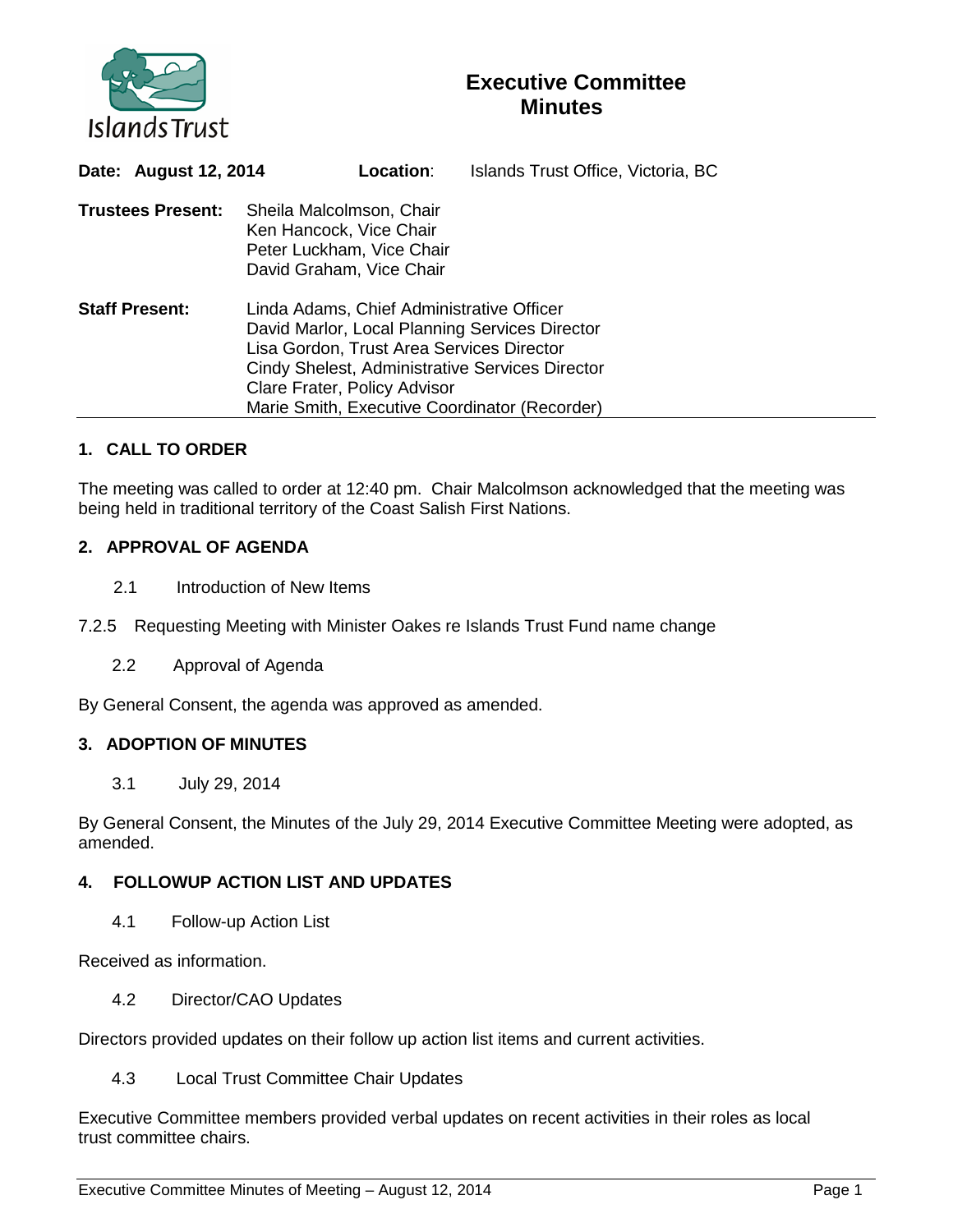## **5. TRUST COUNCIL MEETING PREPARATION**

By General Consent, the Executive Committee approved forwarding the following items to the Islands Trust Council, for review and consideration at its September 2014 meeting:

- 5.1 Local Planning Services
	- 5.1.1 Local Planning Services Director Quarterly Report

As presented.

5.1.2 Local Planning Committee Report

As amended, and list on Trust Council agenda to follow Local Planning Committee Terms of Reference Request for Decision.

5.1.3 Bylaw Enforcement Quarterly Report

As presented.

5.1.4 Bylaw Violation Notice Implementation Briefing

As presented.

- 5.2 Executive
	- 5.2.1 Trust Council Followup Action List

As amended.

# **EC-2014-136**

**It was MOVED and SECONDED,**

That staff develop a brief Request for Decision for Trust Council to remove the Food Security item from the Trust Council Followup Action List and add it as a potential Strategic Plan work item for the 2014-18 term.

## **CARRIED**

5.2.2 Chief Administrative Officer's Report

As presented.

5.2.3 Closed Session Outline

As presented.

5.2.4 2011-2014 Term Review Session Outline

As presented.

5.2.5 Advice to Incoming Council Session Outline

As presented.

5.2.6 Election Period Best Practices Session Outline and Handouts

#### As presented.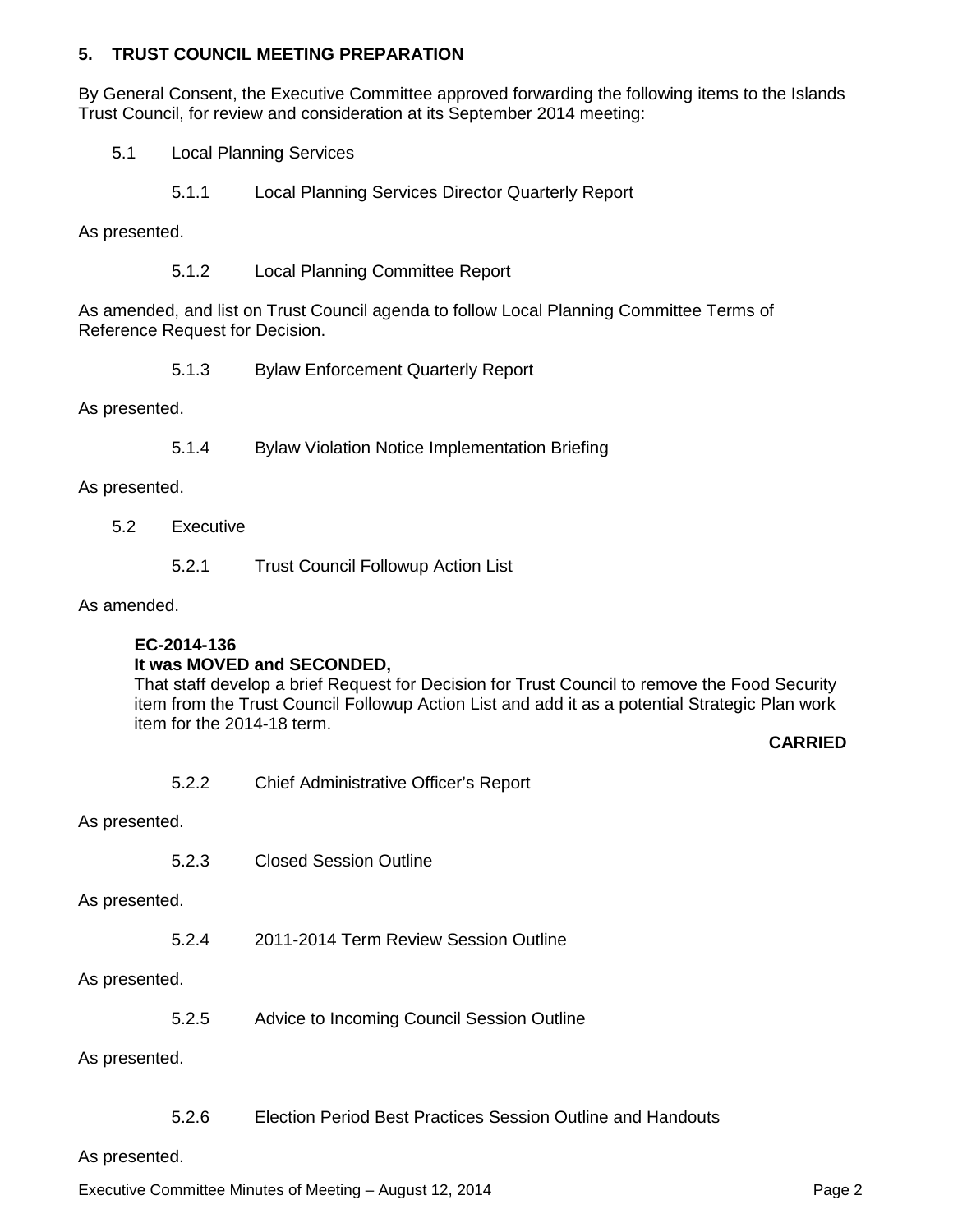#### 5.4 Administrative Services

5.4.1 Administrative Services Director Quarterly Report

As presented.

## **6. BYLAWS FOR APPROVAL CONSIDERATION**

6.1 Salt Spring Island LTC Bylaw 472 (Land Use Bylaw Amendment)

This bylaw amends the Salt Spring Island Land Use Bylaw to permit a floating breakwater and a residential dock of 65 square meters. Zoning that permits the breakwater will enable issuance of a crown foreshore moorage tenure for the breakwater that was constructed without a permit in place. As a condition of approval, the owner has agreed to enter into a restrictive covenant prohibiting any further docks in event of future subdivision of the upland parcel.

## **EC-2014-137**

## **It was MOVED and SECONDED,**

That the Executive Committee approve Salt Spring Island Local Trust Committee Bylaw No. 472 cited as "Salt Spring Island Land Use Bylaw, 1999, Amendment No. 5, 2013, under Section 24 of the *Islands Trust Act.*

#### **CARRIED**

6.2 Denman Island Local Trust Committee Bylaw No. 211

Staff reviewed a staff report submitted by the Island Planner, following the Executive Committee's decision at its July 29, 2014 meeting to defer a decision on the approval of this bylaw until clarification had been received from staff on proposed regulation 2.1(5)(a) which would require that, "Either the dwelling unit or secondary suite is occupied by the owner of the dwelling unit".

Executive Committee members continued to express concern about this issue and referred to wording used in Clause 3.15.2 of the Salt Spring Island Land Use Bylaw, that the Denman Island Local Trust Committee could consider using, pertaining to provisions for a dwelling unit to contain a secondary suite.

## **EC-2014-138**

## **It was MOVED and SECONDED,**

That the Executive Committee return Denman Island Local Trust Committee (DILTC) Bylaw 211, as per Islands Trust Policy 2.4.iv, s.2.4, because it considers that the adoption of the owneroccupancy requirements of section 3.5.a might expose the Islands Trust to unreasonable expense in the administration or enforcement of the bylaw, and might be enacted without legal authority and advises the Denman Island Local Trust Committee to consider wording similar to that in Salt Spring Island Local Trust Committee Land Use Bylaw Section 3.15.2.

#### **CARRIED**

## **7. NEW BUSINESS**

- 7.1 Trust Area Services
	- 7.1.1 RFD Pleasure Craft Sewage letter to Minister of Transport

Staff advised that the *Regulations for the Prevention of Pollution from Vessels and for Dangerous Chemicals* do not establish a minimum distance that boaters must be from pump-outs before dumping and that the proposed advocacy for stronger regulation on vessel sewage dumping is consistent with Trust Council's Strategic Plan.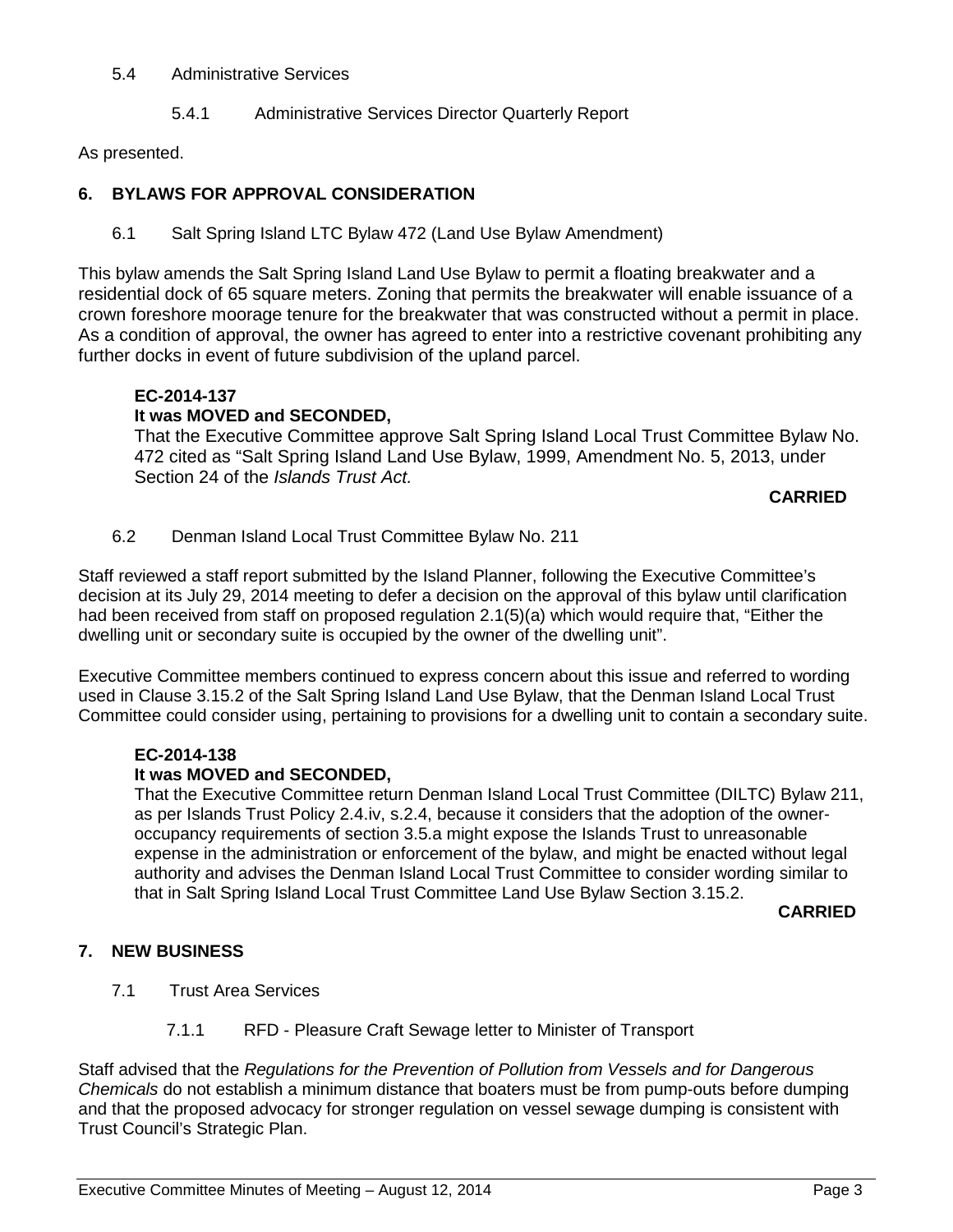## **EC-2014-139**

## **It was MOVED and SECONDED,**

That the Executive Committee direct the Chair to write to the Minister of Transport to request that Transport Canada:

- a) not proceed with proposed amendments to the *Vessel Pollution and Dangerous Chemicals Regulations* to allow small vessels under 400 GT certified for less than 15 people to discharge sewage one nautical mile from shore;
- b) amend the *Vessel Pollution and Dangerous Chemicals Regulations* to establish a three nautical mile no-discharge zone around available pump-outs; and
- c) work with other federal departments to develop a funding program for vessel sewage pump-out facilities that would support sufficient pump-out stations to create contiguous large no-discharge zones in the Trust Area.

## **CARRIED**

## 7.1.2 RFD - BC Ferries Advocacy

Executive Committee members considered a Request for Decision that would advance Trust Council's direction to prioritize BC Ferries advocacy.

## **EC-2014-140**

## **It was MOVED and SECONDED,**

That the Executive Committee:

- direct the Islands Trust Chair to write to the BC Ferry Commissioner to seek a meaningful, robust public consultation process regarding the performance term four price cap;
- direct the Islands Trust Chair to write to the BC Budget process advocating for the Province to fund BC Ferries costs, including capital costs, at a level that will keep future fare increases in line with, or lower than, CPI while meeting essential transportation needs of ferry dependent communities;
- direct the Islands Trust Chair to write to the Premier and Minister of Transportation and Infrastructure to seek a meaningful, robust public consultation process regarding the performance term four Coastal Ferry Contract;
- request staff to prepare a session proposal about BC Ferries for the 2015 Association of Vancouver Island and Coastal Communities Convention;
- direct the Islands Trust Chair to proceed with arranging a meeting with the BC Ferries CEO to discuss BC Ferries' long-range plan, provincial funding levels, the pre-performance term four process and updating the Islands Trust-BC Ferries protocol agreement; and
- request a report from the Province on the impact service reductions on ridership, revenue and costs on a route-by-route basis for all BC Ferries' routes, and that the Executive Committee proceed with the proposed staff recommendations on page 3 of the July 31, 2014 BC Ferries Advocacy briefing.

## **CARRIED**

## **EC-2014-141**

## **It was MOVED and SECONDED,**

That the Executive Committee direct staff to ensure the letter to the BC Budget Process regarding BC Ferries fares also request that the Province provide funds to return fares to a level that would be in line with cost of living increases since enactment of the *BC Coastal Ferries Act.*

**CARRIED**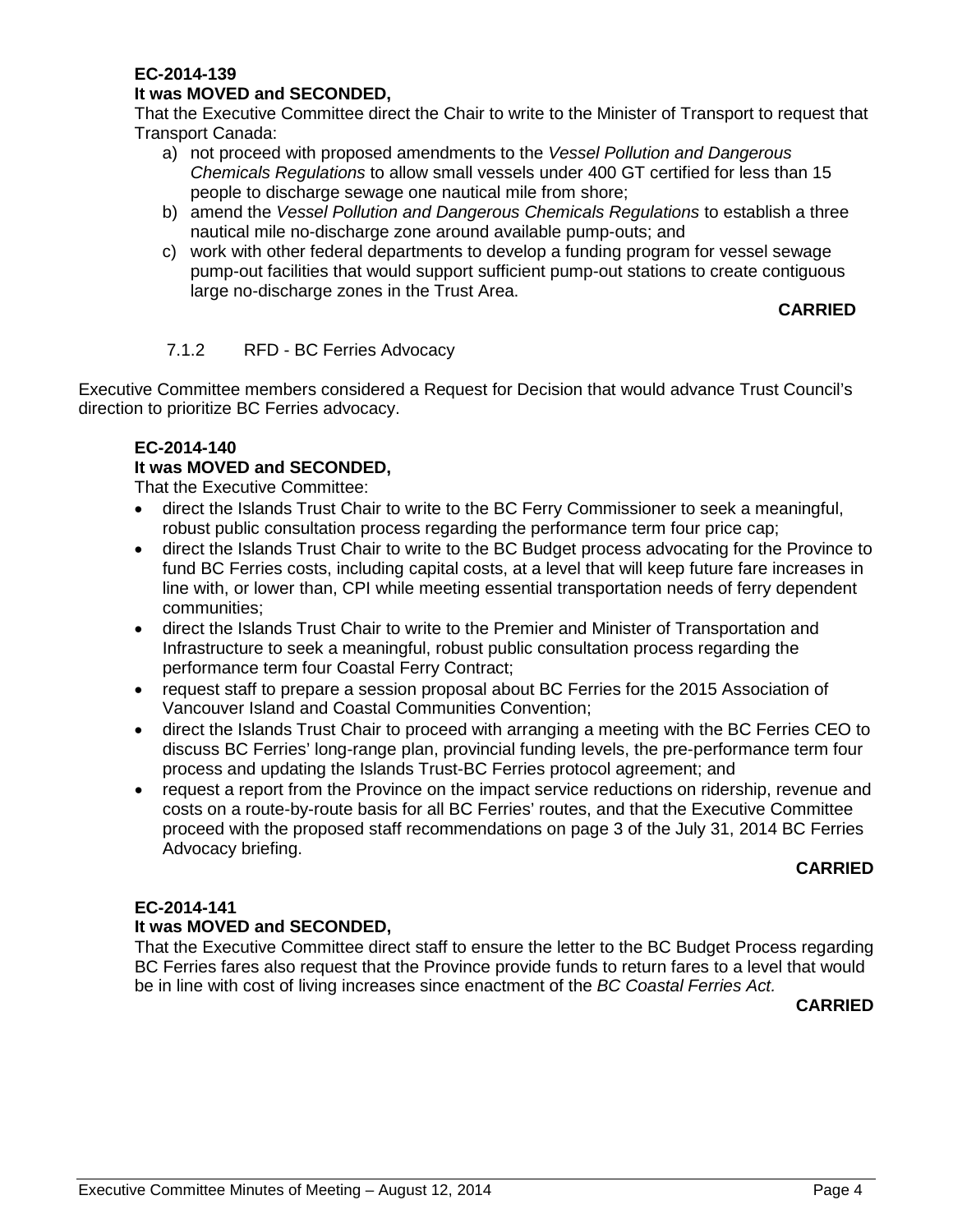7.1.3 Briefing - Implications of web-posting committee meeting packages

## **EC-2014-142**

## **It was MOVED and SECONDED,**

That the Executive Committee request staff to post agenda packages of all open meetings of Trust Programs Committee and Local Planning Committee to the Islands Trust website as a pilot project, for one year starting in January 2015, and return to Executive Committee in January 2016 with advice for next steps, including proposed revisions to Trust Council Bylaw 101 and relevant Islands Trust policies.

**CARRIED**

7.1.4 S. Malcolmson re Advocating for the Policy Statement

Provided for information.

- 7.2 Executive/Trust Council
	- 7.2.1 Trustee Orientation Development Schedule

Provided for information.

7.2.2 December 2011 Trust Council Meeting Schedule

Following review of the December 2011 Trust Council meeting schedule, Executive Committee members provided comment and feedback to consider in setting up the schedule and sessions for the 2014 December Council orientation meeting. Staff will incorporate the suggestions and bring back to the next meeting for review and consideration.

7.2.3 and 7.2.4 December 2011 Trust Council Orientation Materials and Evaluation

Executive Committee members reviewed the 2011 orientation session outlines and trustee evaluations of the sessions, and provided feedback to staff to consider for the 2014 orientation material.

7.2.5 Request for Meeting with Minister Oakes

## **EC-2014-143**

#### **It was MOVED and SECONDED,**

That the Executive Committee request staff to proceed with a meeting request to meet with the Minister of Community, Sport and Cultural Development regarding the Islands Trust Fund name change, and if a meeting is not available by October 10, to withdraw the request.

**CARRIED**

## **8. CLOSED MEETING**

#### **EC-2014-144**

## **It was MOVED and SECONDED,**

That the meeting be closed to the public subject to Sections  $90(1)(q)$ , (i) and  $2(b)$  of the Community Charter in order to consider matters related to litigation affecting the Islands Trust, receipt of advice that is subject to solicitor-client privilege; and to discuss matters related to the consideration of information received and held in confidence relating to negotiations between the Islands Trust and the provincial government, and that staff attend the meeting.

## **CARRIED**

The meeting closed to the public at 3:12 pm and reopened at 3:56 pm.